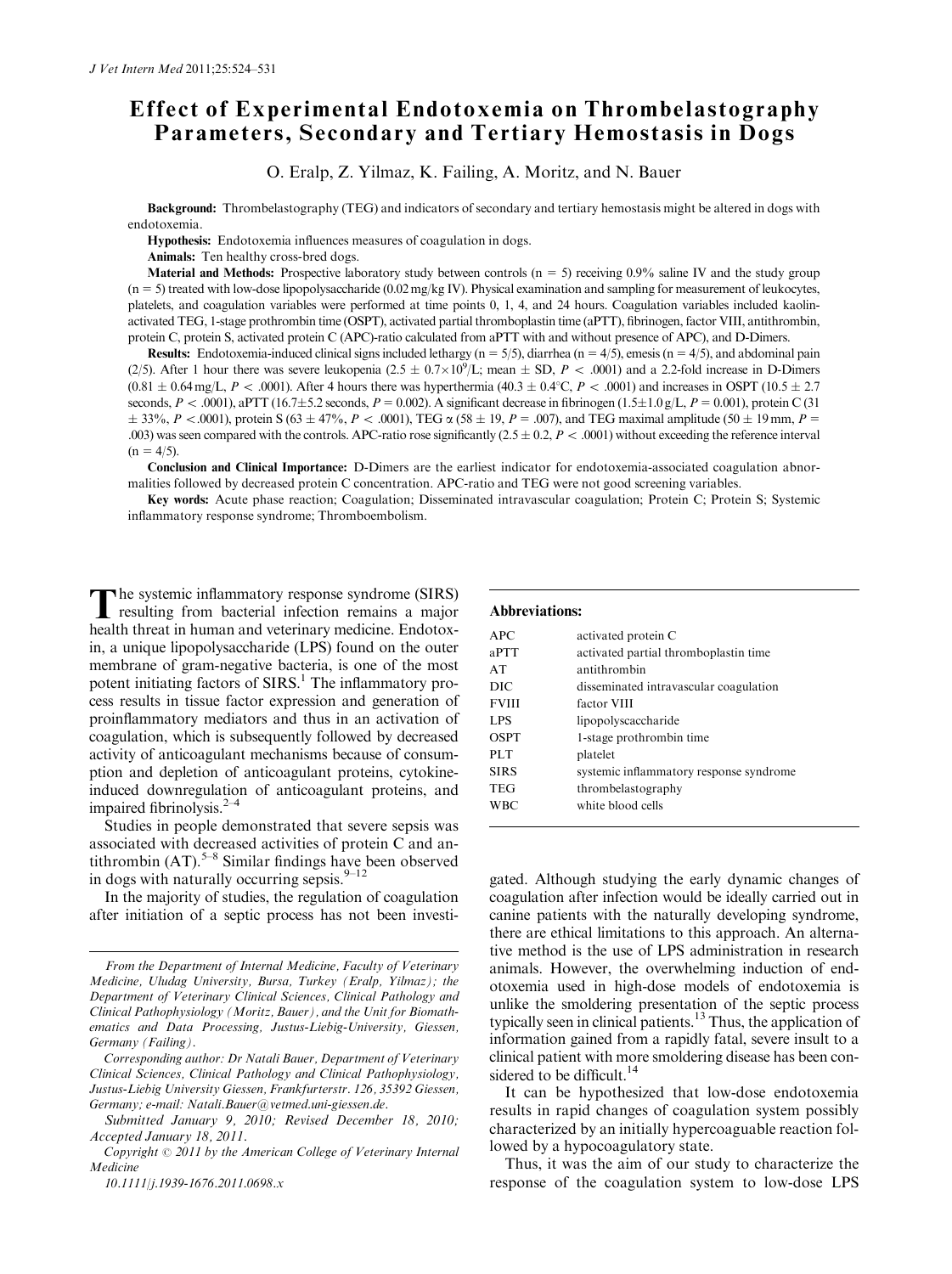application in healthy dogs compared with a placebo (saline) as reflected by dynamic alterations of traditional and novel coagulation parameters, which have been recently introduce $\overline{d}^{9,10,15}$  for this species. Measurements included a point of care test (thrombelastography [TEG]), platelet (PLT) count, white blood cell count (WBC), secondary hemostasis (1-stage prothrombin time [OSPT], activated partial thromboplastin time [aPTT], fibrinogen, factor VIII [FVIII]) as well as physiological anticoagulants (AT, protein C, protein S, APC ratio, ie, the ratio of aPTT measured in the presence and absence of activated protein C [APC] indicating the anticoagulant response of plasma to added APC and thus a resistance against APC in case of a decreased APC ratio), and variables reflecting fibrinolysis (D-Dimers; TEG LY30).

# Materials and Methods

#### Study Design

The prospective investigation was ethically approved by the Animal Care and Use Committee of Uludag University, Bursa, Turkey.

The impact of endotoxemia was assessed prospectively in healthy cross-bred dogs administered LPS. Results were compared with a control group receiving saline as well as with laboratory intern reference intervals. For TEG parameters and variables reflecting secondary and tertiary hemostasis, reference intervals were obtained from 56 healthy adult dogs.15,16 Briefly, the reference intervals for kaolin-activated TEG variables were as follows: R: 1.8–8.6 minutes; K: 1.3–5.7 minutes; angle  $\alpha$ : 36.9–74.6°; MA: 42.9–67.9 mm, and *G*: 3.2–9.6 kdyn/cm<sup>2</sup>.<sup>16</sup>

Diagnosis of disseminated intravascular coagulation (DIC) was made when  $\geq$ 3 of the traditional coagulation tests were altered and consistent with a coagulation consumption disorder (thrombocytopenia and prolonged clotting times of OSPT, APTT, thrombin time), together with an increment in plasma concentrations of D-Dimers  $> 0.67 \mu g/L$  or consumption of the main coagulation inhibitor AT as published previously.17

#### Dogs

Ten adult cross-bred dogs (4 males and 6 females) with a median age 3 years (range 2–5 years) and a median body weight of 18 kg (range 15–22 kg), housed in the Animal Husbandry and Diseases Research and Application Centre of Uludag University, were included in the study. They were healthy based on a normal physical, hematological, and clinical chemical examination. Water was provided ad libitum, and the dogs were fed with standardized, pelleted diet twice daily before the experiment.

The dogs were assigned into 2 groups, the study group ( $n = 5$ ; 2 males, 3 females) and the control group ( $n = 5$ ; 2 males, 3 females). Dogs in the study group received endotoxin  $(LPS)^{a}$  dissolved in sterile saline 0.9%<sup>b</sup> IV over a time period of 5 minutes at a dosage of  $0.02 \text{ mg/kg}$ . Dogs in the control group received  $0.2 \text{ mL/kg}$  sterile 0.9% saline solution IV. Dogs were provided water 3 times a day, and food (the pelleted diet) twice a day during the experiments, which were performed October 18–24, 2008. Dogs were monitored clinically and hematologically for 24 hours.

#### Physical Examination

Physical examination was performed before treatment (0 hour) as well as 1, 4, and 24 hours after administration of LPS or the placebo and body temperature, heart rate, and respiratory rate were recorded.

#### Sampling

Venous blood samples were collected by venipuncture before application of LPS or the placebo (0 hour) and 1, 4, and 24 hours after treatment from the brachiocephalic vein.

Specimens for hematology were collected into vacutainer tubes containing potassium ethylendiamine-tetraacetate. Hematological examination included measurement of WBCs and PLT count. The anticoagulant tubes were inverted several times immediately after sample acquisition to allow for adequate mixing. Hematological analysis was performed directly after the blood collection with an automatic analyzer with optical scatter and impedance methods.<sup>c</sup> Blood smears were not available to evaluate leukocyte morphology and the number of band neutrophils.

For measurement of coagulation parameters and TEG analysis, sampling and sample preparation were performed as published previously.<sup>15,16</sup> Citrated plasma for coagulation analysis was stored at  $-80^{\circ}$ C until analysis. Analysis was performed within 3 weeks after sampling. Sample stability was proven by the authors to be  $>12$  months (unpublished data) and 7–59 months, respectively, for human specimens.<sup>18</sup>

## Test Methods Applied at the STA Compact

Coagulation parameters other than TEG variables were assayed in the Central Laboratory, Faculty of Veterinary Medicine, Justus-Liebig-University, Giessen, Germany with the automated coagulation analyzer STA Compact.<sup>d</sup> The frozen samples were shipped by overnight express (TNT) to the Central Laboratory. Directly after arrival, they were transferred to a  $-80^{\circ}$ C freezer and were analyzed within the next 14 days. Before the analysis, plasma samples were thawed at 37°C in a water bath and centrifuged at 850  $\times$  g for 10 minutes. Test methods and internal quality control were performed as reported previously.<sup>15</sup>

## TEG Analysis

Kaolin-activated TEG analysis was performed as a single test at Uludag University, Bursa, Turkey, with recalcified citrated whole blood according to the manufacturer's recommendations with a TEG5000 analyzer.<sup>e,16</sup>

#### Statistical Analysis

Results were analyzed with the statistical software packages Graph Pad Prism<sup>f</sup> and BMDP.<sup>g,19</sup> A Shapiro-Wilk test was used to assess the assumption of normality. In case of nonnormal distribution (PLTs, WBC,  $R$ , and  $K$  values), logarithmic transformation of data was performed before the analysis was done. The differences of the time course between the 2 groups were assessed by a 2-way analysis of variance with repeated measures regarding the factor ''time.'' In case of a statistical significant interaction between the factors "group" and "time" differences between both groups at different time points were assessed with a t-test with pooled variances and pooled degrees of freedom. For the t-tests, the level of significance was set at  $\alpha = 0.013$  after Bonferroni's correction. The relation between the frequency of DIC in the control group and the study group was assessed with a 2-tailed Fisher's exact-test. In general, level of significance was set at  $\alpha = 0.05$ .

### Results

There was a significant impact of endotoxemia on body temperature, WBCs, PLT, MA-value, G-value, OSPT, aPTT, fibrinogen, D-Dimer concentration, AT, protein C, and protein S (Figs 1–3). Dogs in the control group did not develop any significant clinical abnormalities after application of the placebo. In the LPS group,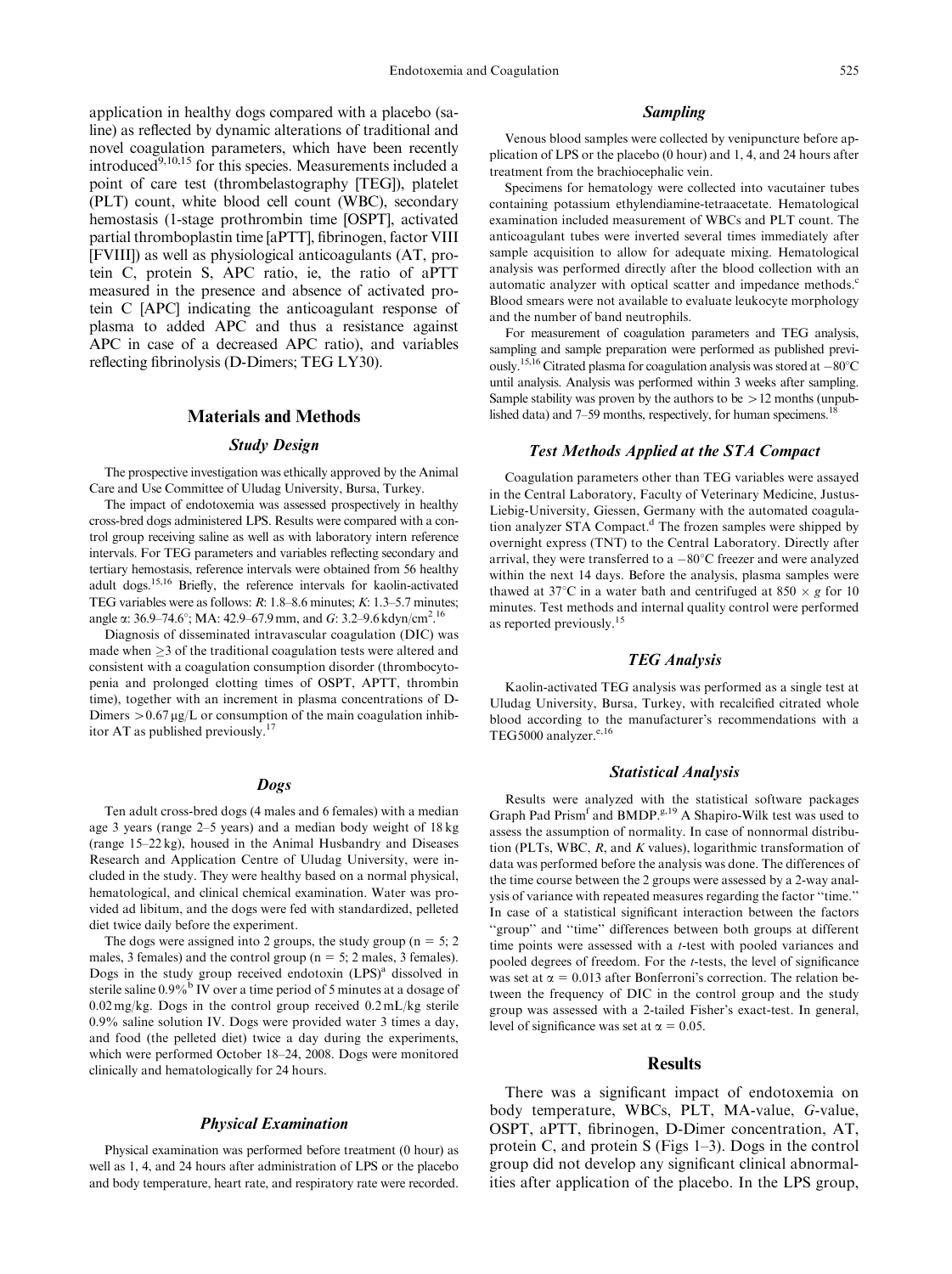

Fig 1. Dynamic alterations in clinical parameters and hematology after LPS injection (dotted line) compared with the control group (solid line). The gray markings are consistent with the reference interval. Data are expressed as group mean  $\pm$  standard deviation (n = 5 dogs in each group). Level of significance was set at  $\alpha = 0.05$  (leading to P < .013 after Bonferroni's correction).  ${}^{*}P$  < .013;  ${}^{**}P$  < .005;  ${}^{**}{}^{*}P$  < .0001 compared with the controls at the respective time points. LPS, lipopolyscaccharide; PLT, platelets; WBC, white blood cells; min, minute.

all dogs had clinical signs including lethargy ( $n = 5/5$ ), diarrhea (n = 4/5), emesis (n = 4/5), and abdominal pain during palpation (2/5) as well as a weak pulse and mildly  $(n = 2/5)$  to moderately  $(n = 1/5)$  reduced skin turgor and dry mucus membranes.

The respiratory rate of both groups was above the upper limit of the reference interval (34 breaths/min) in the majority of dogs (Fig 1). Respiratory rate and heart rate were not significantly affected by the induction of endotoxemia.

Injection of LPS resulted in a significant increase in body temperature above the upper limit of the reference interval  $(38.0-39.2^{\circ}C)$  when compared with the changes in the control group, reaching a peak of  $40.3 \pm 0.4$  °C at time point 4 hours ( $P < .0001$ , t-test).

After induction of endotoxemia, 5/5 dogs developed leukopenia with mean leukocyte counts of  $2.5 \pm 0.7 \times 10^9$ /L at time point 1 hour (Fig 1D,  $P < .0001$ , t-test). In all dogs, leukopenia was followed by a significant increase in WBCs compared with the mean results in the control group 24 hours after LPS administration with mean WBCs of 76.0  $\pm 33.7 \times 10^{9}$ /L (*P* < .0001, *t*-test). In 2/5 dogs of the control group, a transient increase in leukocyte count  $(35\times10^9)$ L and  $58 \times 10^9$ /L, respectively) was seen at time point 4 hours, which, however, was not accompanied by fever or any other clinical sign of an inflammatory process.

At time points 1, 4, and 24 hours, PLT count decreased significantly in the endotoxemia group when compared with the means in the placebo group ( $P < .005$ , t-test) and a marked thrombocytopenia was present in 1/5 dogs with PLT counts ranging from 16 to  $31 \times 10^9$ /L (reference interval  $150-500\times10^9$ /L).

Compared with the mean results in the controls, endotoxemia resulted in a mild decrease in angle  $\alpha$  (from 71)  $\pm 6^{\circ}$  to  $65 \pm 9^{\circ}$ ,  $P = .007$ , *t*-test), MA (from  $64 \pm 8$  to 58  $\pm$  19 mm,  $P = .003$ , *t*-test), and G (9.7  $\pm$  3.3 to 6.1  $\pm$ 3.6 kdyn/cm<sup>2</sup>,  $P = .002$ , t-test) at time point 4 hours, with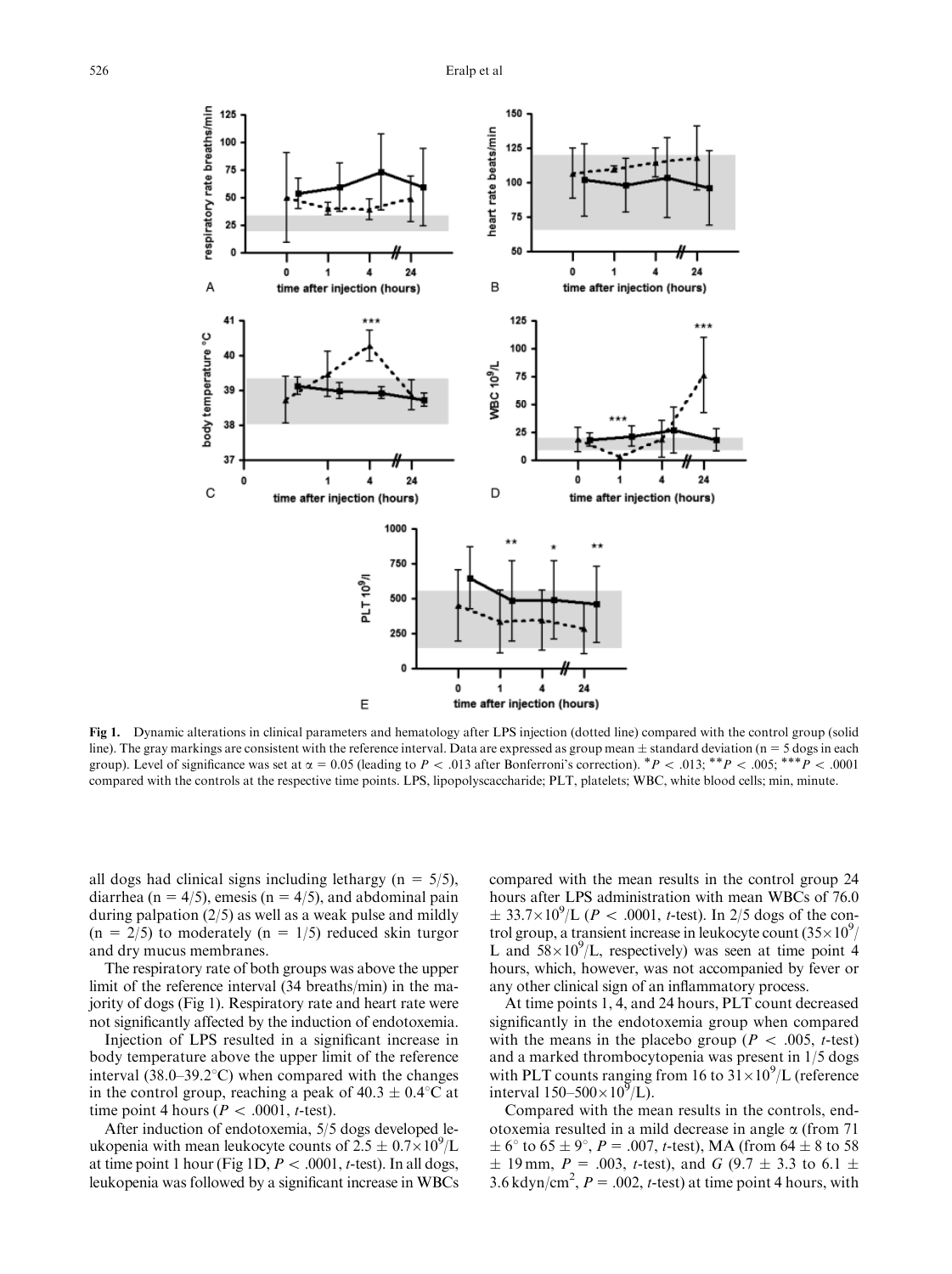

Fig 2. Dynamic changes in thrombelastography parameters after LPS administration (dotted line) compared with the control group (solid line). See Figure 1 for remainder of key. kdyn, kilo dyn; LPS, lipopolyscaccharide;  $G =$  overall clot strength;  $K =$  kinetic time; LY30 = lysis 30 minutes after the maximal amplitude; mm = millimeter;  $MA =$  maximal amplitude;  $R =$  reaction time;  $TEG =$  thrombelastography.

a broad overlap between both groups (Fig 2). Lowest MA and G-values were observed in the dog developing severe thrombocytopenia after LPS administration.

There was a significant increase in OSPT (from  $7.2 \pm 0.2$ ) to  $10.5 \pm 2.7$  seconds,  $P < .0001$ , *t*-test) and aPTT (from  $12.6 \pm 0.9$  to  $16.7 \pm 5.2$  seconds,  $P = .002$ , *t*-test) and a significant decrease in fibrinogen (from 3.0  $\pm$  0.8 to 1.5  $\pm$  $1.0 \text{ g/L}, P = .001$ , t-test) 4 hours after LPS administration, which was followed by a significant increase in fibrinogen at time point 24 hours ( $P = .007$ , t-test) (Fig 3).

Within 1 hour after induction of endotoxemia, there was a 2.2-fold increase of D-Dimers from a mean baseline concentration  $0.37 \pm 0.07$  to  $0.81 \pm 0.64$  mg/L (*P < .*0001, t-test). A 2nd significant peak was observed at time point 24 hours ( $P < .0001$ , t-test). Overall, mean D-Dimer plasma concentrations were significantly higher than in the control group ( $P < .0001$ ) and remained  $> 0.67 \,\mu$ g/mL for the duration of the experiment.

Endotoxemia was associated with a significant decrease in AT activity at time points 4 (from  $146 \pm 11$  to  $127 \pm 12$ 

12%,  $P = .009$ , *t*-test) and 24 hours (122  $\pm$  8%,  $P = .006$ , t-test) compared with the mean values in the control group

After LPS treatment, protein C activity decreased by 68% from a mean baseline value of  $81 \pm 15$ % to lowest measurements at time point 4 hours (mean  $31 \pm 33\%$ ). At time points 4 and 24 hours, 4/5 dogs demonstrated protein C plasma concentrations below the lower limit of the reference interval of 75% and there was a significant difference compared with the means in the control group  $(P < .0001$  and  $P < .001$ , respectively, *t*-test).

A similar effect was seen for protein S activity, decreasing by 34% from a mean baseline value of  $108 \pm 27$ % to mean results of 63  $\pm$  47%. Protein S activity was significantly different from the means in the control group at time point 4 hours ( $P < .0001$ , t-test). Endotoxemia induced an increase of APC-ratio from a mean baseline value  $2.2 \pm 0.1$   $2.5 \pm 1$ 0.2. Although the endotoxin-induced raise of APC-ratio was significantly higher than the mean results obtained at the time points 4 and 24 hours in the control group ( $P < .0001$ , t-test), the majority of dogs in the study group demonstrated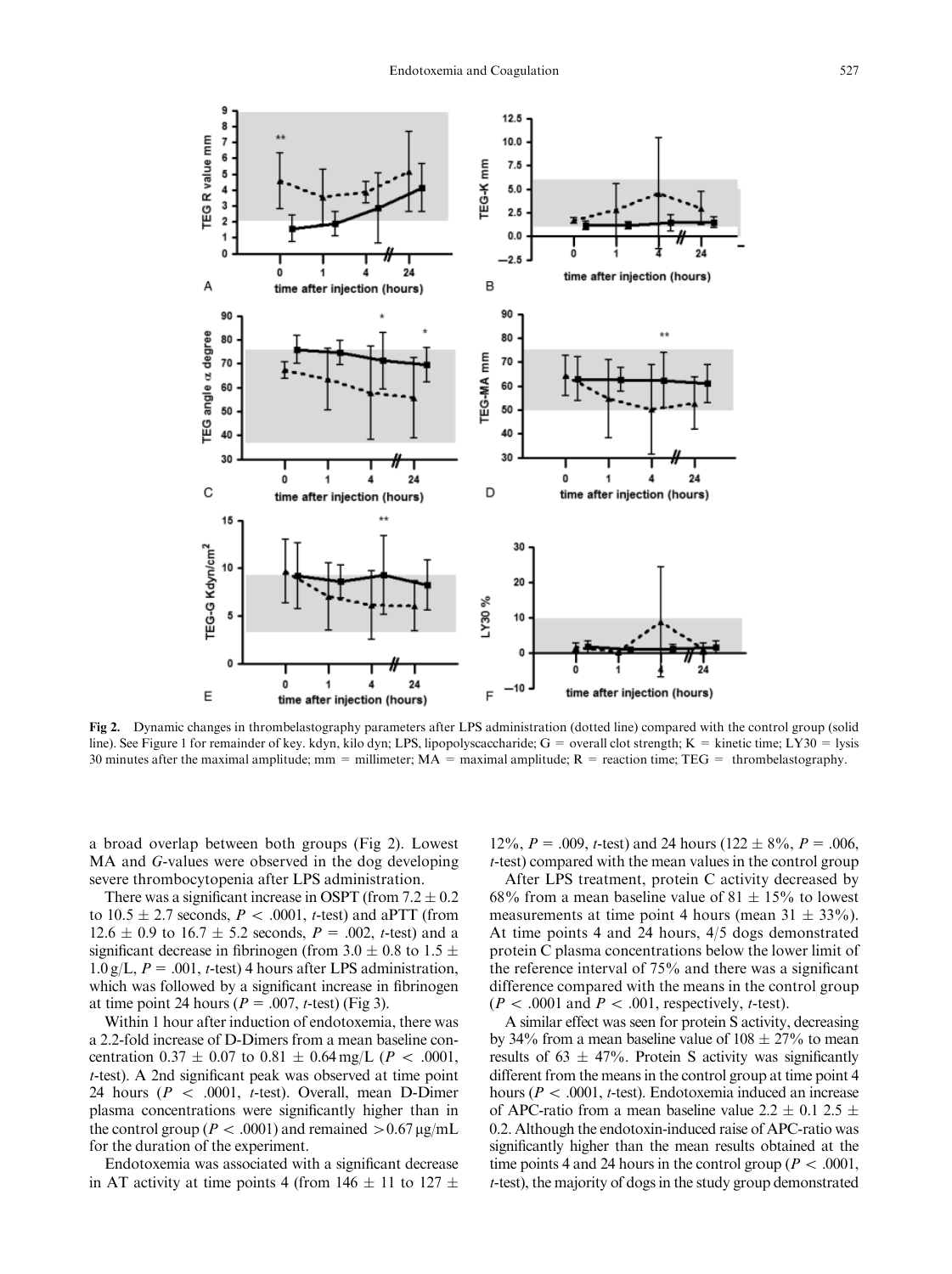

Fig 3. Dynamic alterations in plasma coagulation parameters after LPS injection (dotted line) compared with the control group (solid line). See Figure 1 for remainder of key. APC, activated protein C; aPTT, activated partial thromboplastin time; LPS, lipopolyscaccharide; OSPT, 1-stage prothrombin time; sec, seconds; TT, thrombin time.

an APC-ratio within the reference interval (2.0–3.0). Only in 1/5 dogs of the endotoxemia group, a decreased APC-ratio of 1.71 was recognized 4 hours after application of LPS.

FVIII activity was not significantly affected by injection of LPS.

Three of 5 dogs in the LPS group and none in the control group developed coagulation abnormalities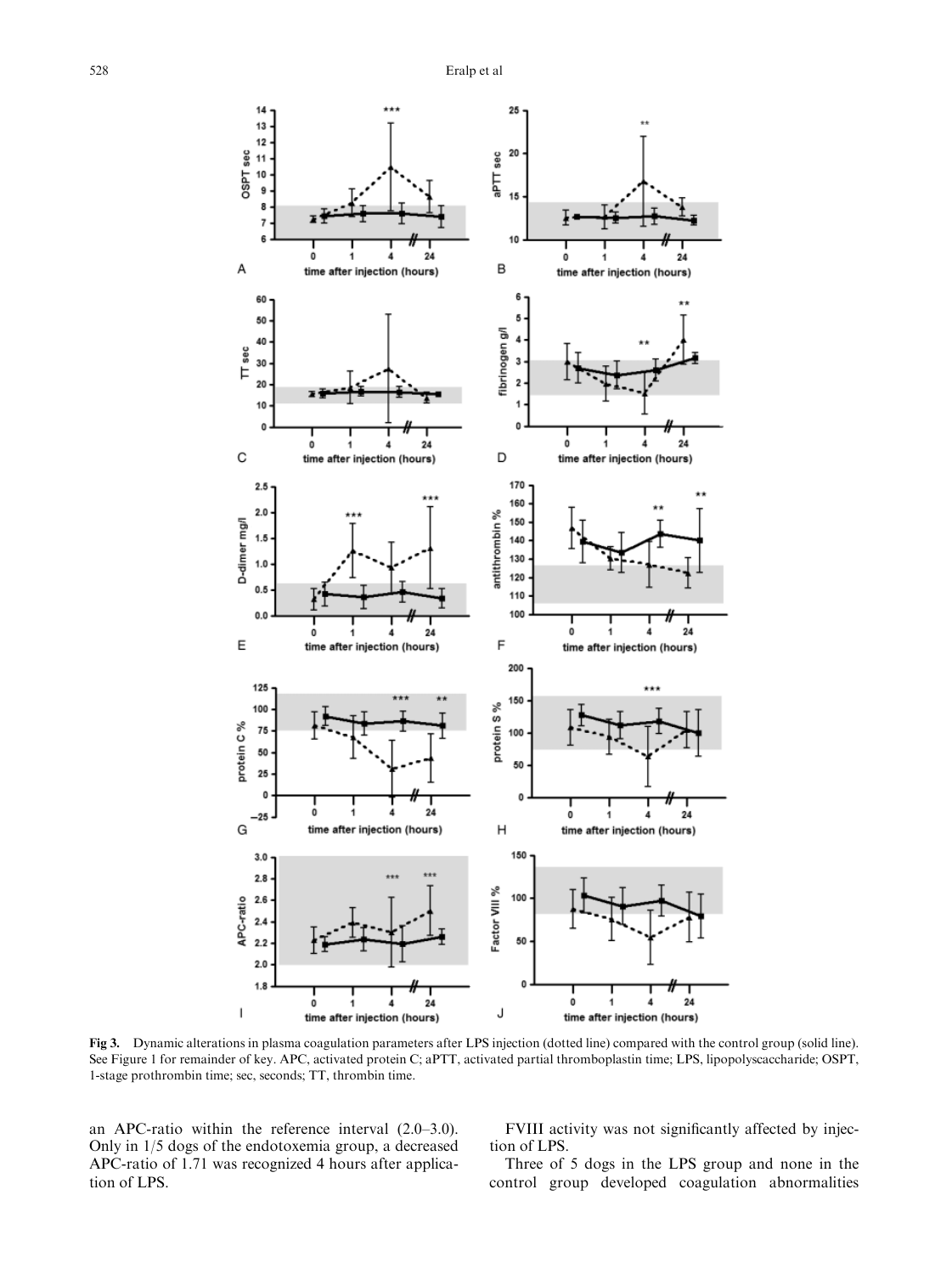consistent with DIC after endotoxin injection. Based on the Fisher's exact-test, the frequency of DIC was not significantly different in both groups ( $P = .17$ )

## **Discussion**

This study documents the response of the coagulation system to LPS administration in otherwise healthy dogs.

The peak of most severe coagulation abnormalities was accompanied by mild to moderate clinical and hematological signs of SIRS (fever and leukopenia). Given the results of the current study, respiratory rate and heart rate are not sensitive parameters to detect the onset of endotoxemia. The respiratory rate was exceeding the reference interval in both groups, which might have been caused by high ambient temperatures. However, maximal ambient temperatures ranged between 18.8 and  $23.6^{\circ}C^{\text{h}}$  during the study period so that excitement of the dogs during the physical examination appears to be the most likely cause.

Comparable to the results in the current study in dogs, transient leukopenia was observed 4 hours after application of LPS in dogs<sup>20</sup> and in a feline model of low-dose endotoxemia.14 Others reported a nadir of leukocyte count 2 hours after the application of 1  $\mu$ g LPS in dogs.<sup>21</sup> Like in the current study, leukopenia was followed by a leukocytosis 24 hours after administration of endotoxin in the previous study in  $\text{dogs}^{20}$ , whereas in the other experimental investigations in dogs and cats, the study period was  $\langle 5^{21} \rangle$  and 6 hours,<sup>14</sup> respectively, after administration of LPS so that a probable increase in leukocyte counts might have been missed. The transient leukocytosis recognized in 2 dogs of the control group was unexpected as this finding was not associated with any clinical signs or fever indicative of an acute inflammatory process. As the dogs did not show any clinical abnormalities, the etiology of the transient leukocytosis was not detected here. Transient leukocytosis, however, was not associated with coagulation abnormalities so that its impact of the results of the study was considered to be not significant. In contrast to other coagulation parameters, TEG-variables did not differ significantly between controls and study group or results showed a marked overlap between the groups even in case of significance. A probable reason for that might be that only 3/5 dogs developed a DIC. It has been suggested that septic human patients without DIC show a trend toward thrombelastometry (ROTEM) tracings indicative of hypercoagulation, whereas tracings of patients with overt DIC were indicative of hypocoagulation.<sup>22</sup> As individual reaction toward endotoxemia are different, the TEGs of the dogs at a given time point might be hypercoaguable, normocoaguable, or hypocoaguable, which is a possible explanation for the absence of significant TEG findings and the marked overlap between study group and control dogs observed in the current study. The current investigation is the 1st study in dogs evaluating the impact of endotoxemia on fibrinolysis as assessed by TEG. In accordance with the results reported here, evidence of fibrinolysis was also not observed in

pigs<sup>i</sup> and in people.<sup>23</sup> It is well known that fibrinolysis is strongly activated and sequentially inhibited in septic processes, which can be detected as an increase in tissue plasminogen activator followed by a subsequent increase in plasminogen activator inhibitor 1 levels. In severe sepsis and septic shock, this activation is followed by an overload and exhaustion of fibrinolytic capacity, and depletion of plasminogen and anticoagulant factors develop.<sup>24</sup> Thus, it was hypothesized previously that the absence of fibrinolysis during TEG in severely septic human patients was caused by the lack of lysing factors.<sup>23</sup> This hypothesis is also a probable explanation for the absence of fibrinolysis found in the current study in dogs and in the investigations in pigs.

A probable reason for discrepant findings in various studies might be different concentrations of endotoxin present in experimental animals or patients. It can be hypothesized that presence of higher amounts of endotoxin results in more inflammation and thus a more severe coagulopathy and prothrombotic state.

This hypothesis is substantiated by previous investigations in dogs and rats, which have shown that the severity of LPS-induced change of variables is often dosedependent, ie more severe changes were seen if a higher LPS dose was administered.<sup>25,26</sup>

Regarding the results of the current study, the diagnostic use of TEG as early marker of coagulation abnormalities in patients appears to be problematic as the majority of TEG parameters remained within the reference interval and changes are only detected if follow-up examinations are available. A similar finding was obtained in septic human patients without bleeding complications showing thrombelastometry (ROTEM) variables within the reference interval; however, an improvement was seen after treatment.<sup>27</sup>

The response to LPS administration has been reported previously in dogs for several coagulation parameters; however, in the previous study, a markedly higher LPS dose (6 mg/kg) was applied so that the results are not entirely comparable to the findings reported here.<sup>20</sup> In accordance to the current investigation, a transient hypofibringenemia followed by a hyperfibrinogenemia was noted in the previous study as well as a decrease in protein C activity, AT, FVIII, PLT, and the leukocyte count.<sup>20</sup> Activation and subsequent consumption of protein C have been also observed in septic human patients.<sup>6,7,28</sup>

In the current study, the most significant endotoxininduced change of coagulation parameters was demonstrated for protein C activity and D-Dimers. A similar result was recognized in people with naturally occurring sepsis.<sup>24</sup> In accordance with the current study in dogs, a less pronounced decrease in protein S compared with the AT and protein C plasma activities was seen in people.<sup>5</sup> In contrast to this, others reported that protein S activity was not significantly different even in patients with severe sepsis when compared with the controls.<sup>24,29</sup> The initial decrease in fibrinogen plasma concentration with subsequent rise above the reference interval at time point 24 hours observed in the study group can be explained by a consumption because of DIC, which was followed by an acute phase reaction.<sup>30</sup>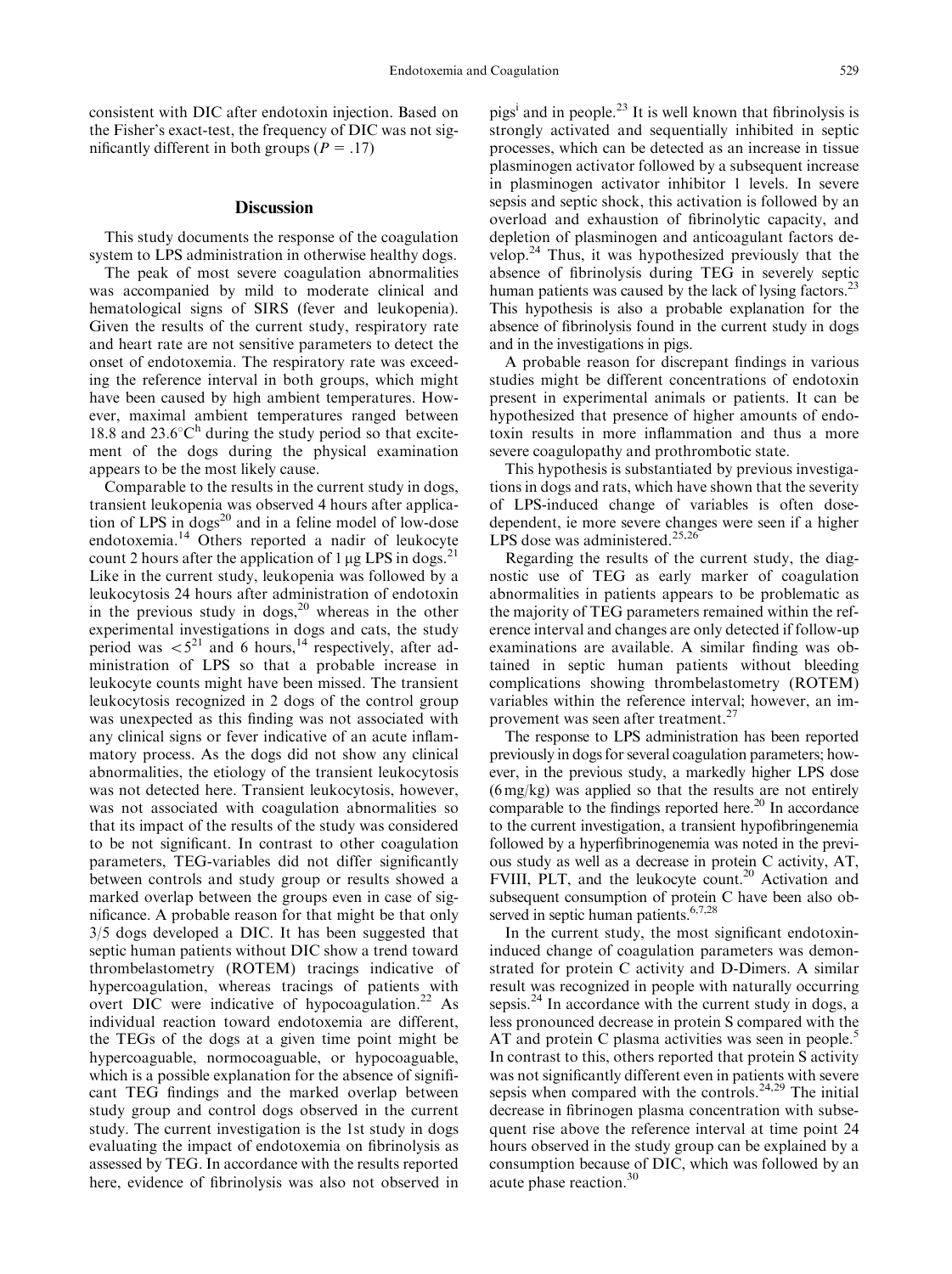In people, a poor in vitro anticoagulant response of plasma to added APC is termed APC resistance and results in thrombophilia and hypercoagulatory state. $31,32$ APC resistance may be because of a mutation of factor V or acquired.<sup>33</sup> As reviewed elsewhere, acquired APC resistance in patients may be associated with acute phase reaction,<sup>34</sup> cancer, or the use of oral contraceptives or increased FVIII activity.<sup>32</sup> APC resistance in the absence of factor V mutation shows a high prevalence of 10–15% in the general human population<sup>35,36</sup> and is associated with a risk of thromboembolism. The original APC resistance assay, which has also been performed in the current study, is based on the ability of APC to prolong the aPTT by inactivating factor Va and factor VIIIa. $^{32}$ The test result is expressed as the unitless ratio of aPTT determined in the presence and absence of human APC, ie, the APC-ratio.<sup>32</sup> An APC ratio > 2.1 has been considered normal in man<sup>37</sup> and a similar lower reference interval for the APC ratio of 2.0 (confidence interval 1.9– 2.1) was recently found in dogs,<sup>15</sup> however, the diagnostic use of this parameter is still unknown for dogs. Based on the results of the current study it can be concluded that the behavior of the APC-ratio is not comparable with its alterations in people observed during the course of inflammation.

In the previous experimental study in dogs evaluating coagulation variables, a markedly higher LPS dose (6 mg/ kg) was applied, resulting in the death of  $2/5$  patients. Sublethal LPS injection was chosen for the current investigation to avoid several pitfalls reported for high-dose bolus endotoxemia models, including acute overwhelming inflammation, induction of an immediate severe hypodynamic circulatory response, atypical massive cytokine production, and rapid mortality.<sup>13</sup> Unlike models of highdose endotoxemia resulting in rapid mortality, this model is more likely to provide clinically useful data for the evaluation of novel coagulation parameters in canine patients. The reaction to LPS appears to be species-specific as both low-dose  $(2 \mu g/kg/h$  IV for 4 hours)<sup>14</sup> and high-dose  $(3-10 \text{ mg/kg})$  LPS infusion<sup>38</sup> did not produce significant coagulation abnormalities in cats.

A potential downside of IV endotoxin sepsis models and also the current study—is that they are not necessarily representative for all situations of clinical disease as septic foci in patients generally seed the body with bacteria continuously rather than over a short period of time.<sup>13</sup> Nevertheless, coagulation parameters were not changed at this time point so that there was no apparent influence on the coagulation process.

In this study, platelet aggregates or clumps could not be excluded as a contributing factor to the thrombocytopenia, as peripheral blood smears were not reviewed. Mild to moderate platelet clumping was reported to contribute to a decrease in platelet count when measured by the impedance method. $39$  However, in a recent study, PLTs in canine blood collected in EDTA were minimally clumped in most blood smears and the interpretation of platelet count and platelet indices was not significantly affected, as compared with blood collected in citrate.<sup>40</sup>

Overall, the current study clearly demonstrated that a rise in D-Dimers is the earliest indicator for endotoxemia-associated coagulation abnormalities followed by a marked decrease in protein C, protein S, and AT, whereas alteration in FVIII was not significantly different from the controls in the 1st 24 hours of a systemic inflammatory response caused by endotoxemia. In contrast to humans, APC ratio did not appear to be a good screening parameter in canine septic patients, but further studies are required to elucidate the diagnostic use of this parameter in dogs. TEG variables are often within the reference interval after initiation of endotoxemia, so that follow-up examinations of the dogs are essential to detect abnormalities of the coagulation system.

# Footnotes

- <sup>a</sup> Lipopolysaccharide, Escherichia coli serotype 055:B5, purity 497%; Sigma, St Louis, MO
- <sup>b</sup> NaCl solution; Baxter, Istanbul, Turkey
- c CELL-DYN 3500; Abbott, Wiesbaden, Germany
- <sup>d</sup> STA Compact, Roche Diagnostics GmbH, Mannheim, Germany
- e TEG 5000 Thrombelastograph, Haemonetics Corporation (formerly Haemoscope Corporation), Braintree, MA
- f Graph Pad Software, San Diego, CA
- <sup>g</sup> BMDP Statistical Software Inc, Los Angeles, CA
- <sup>h</sup> Historical weather, Bursa, Turkey: [http://www.tutiempo.net/en/](http://www.tutiempo.net/en/Climate/Bursa/10-2008/171160.htm) [Climate/Bursa/10-2008/171160.htm](http://www.tutiempo.net/en/Climate/Bursa/10-2008/171160.htm)
- <sup>i</sup> Nates JL, Doursout M-F, Weavind LM, Chelly J. EA thrombelastographic study of lipopolysaccharide induced coagulation abnormalities in a pig endotoxemic shock model. Critical Care Med 27(12) (Supplement):A102, December 1999 (Abstract poster presentation)

## Acknowledgment

The authors thank Robert Siranovic, Roche Diagnostics GmbH, Mannheim, Germany; Eberhard Hock, Scil Animal Care Company, Viernheim, Germany; and Dirk Rohmann, Dahlhausen Company, Cologne, Germany for their kind support of this study.

## References

1. Van Amersfoort ES, Van Berkel TJ, Kuiper J. Receptors, mediators, and mechanisms involved in bacterial sepsis and septic shock. Clin Microbiol Rev 2003;16:379–414.

2. Feistritzer C, Wiedermann CJ. Effects of anticoagulant strategies on activation of inflammation and coagulation. Expert Opin Biol Ther 2007;7:855–870.

3. Levi M, de Jonge E, van der PT. Sepsis and disseminated intravascular coagulation. J Thromb Thrombolysis 2003;16:43–47.

4. Bauer N, Moritz A. Koagulopathien bei Hund und Katze [Coagulopathies in dogs and cats]. Tierärztliche Praxis 2008;36:235-246.

5. Fourrier F, Chopin C, Goudemand J, et al. Septic shock, multiple organ failure, and disseminated intravascular coagulation. Compared patterns of antithrombin III, protein C, and protein S deficiencies. Chest 1992;101:816–823.

6. Hesselvik JF, Malm J, Dahlback B, Blomback M. Protein C, protein S and C4b-binding protein in severe infection and septic shock. Thromb Haemost 1991;65:126–129.